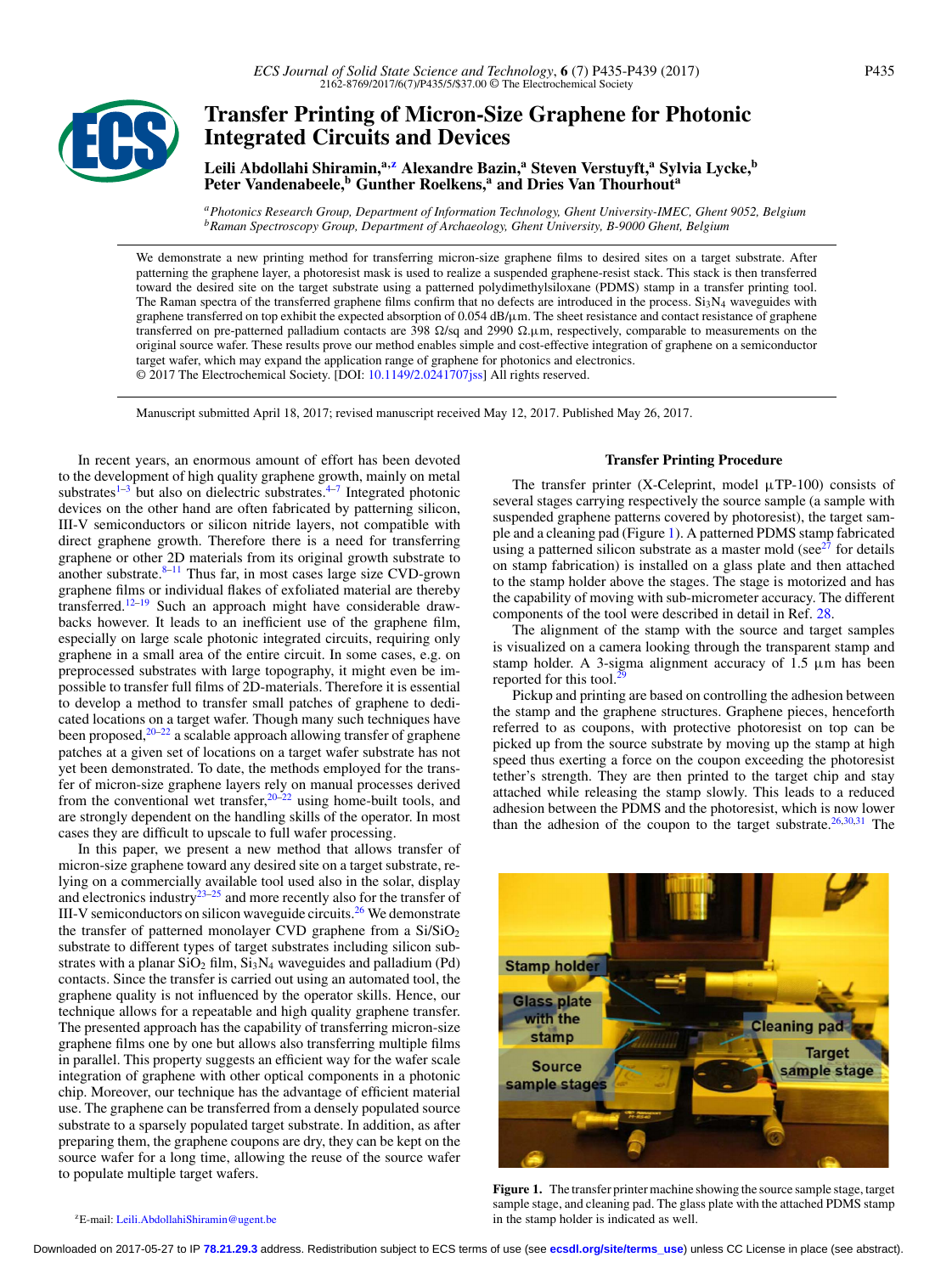<span id="page-1-0"></span>

Figure 2. Process flow for preparing the source substrate and the actual transfer printing process. a) Top view of array of graphene patterns. b) Top view after  $SiO<sub>2</sub>$  patterning. c) Side view after SiO<sub>2</sub> patterning. d) Top view after tether definition. e) Side view after tether definition. f) Side view after under-etching g) Pickup of the resist-covered graphene coupon h) Resist-covered graphene coupon after printing. k) After resist removal.

tool has a fully automated operation mode whereby the user defines the origin of the first coupon, the horizontal and vertical pitch of the coupons on the source sample, the origin of the first device on the target sample and the pitch between devices on the target sample. From this information the machine is then able to transfer all coupons fully automatically without user intervention. If even higher placement accuracy is required, an additional pattern recognition step with respect to predefined markers on the source and target sample can be added.

The process flow for preparing the source substrate is described in Figure [2.](#page-1-0) The starting point is a CVD grown graphene film on a 300 nm  $SiO<sub>2</sub>$  layer on a Si substrate, obtained from Graphenea [\(www.graphenea.com\)](file:www.graphenea.com). First an array of graphene coupons is defined by UV lithography followed by an oxygen plasma, Figure [2a.](#page-1-0) After patterning, the resist is removed by acetone. Then a trench is etched in the 300 nm  $SiO<sub>2</sub>$  layer, 10  $\mu$ m away from the graphene coupons, using a second lithography step, (Figure [2b](#page-1-0) top view and Figure [2c](#page-1-0) side view). Following resist removal a new photoresist mask shielding the graphene coupons and forming tethers to the silicon substrate is formed (Figure [2d](#page-1-0) top view and Figure [2e](#page-1-0) side view). The used photoresist was TI 35E, a relatively thick resist that can withstand the buffered oxide etch (BOE) needed in the next step. The width of the tethers is a crucial parameter in controlling the under-etch process and avoiding collapse of the coupon while still allowing for easy fracturing during the pick-up process. For  $10 \times 250 \mu m^2$  graphene coupons, we used  $2 \mu m$  wide tethers. The next step is to under-etch the sacrificial  $SiO<sub>2</sub>$  layer in a BOE solution, Figure [2f.](#page-1-0) To avoid damaging the photoresist during the BOE etch, the sample was baked 5 min at 150◦C to harden the photoresist. After under-etching, the sample is gently rinsed by DI water and dried by a nitrogen flow. In this stage, the graphene coupons are suspended by the photoresist tethers and ready for pick-up. Now the source and target samples are loaded in the transfer printer. Figure [2g](#page-1-0) illustrates the pickup of the graphene coupons protected by photoresist, being attached to the stamp and the tethers breaking as expected. Figures [2h,](#page-1-0) [2k](#page-1-0) are images of the graphene transferred to the target device before and after photoresist removal.

The graphene coupons were defined in an array with x-pitch of 400 μm and y-pitch of 60 μm. After a first pick-up and print of a coupon on the target substrate, the stamp moves to the cleaning pad to remove any remaining photoresist or other debris from the stamp. To pick up the next coupon, the stamp is moved back to the source substrate, landing on a second graphene coupon. A new coupon is picked up and printed on the desired spot on the target sample, with a pitch not related to that of the coupons on the source wafer, ensuring economical use of the graphene. In this paper a semi-automatic mode is used, which is identical to the automatic mode described above, except for the fact that for every transfer the source coupon and target location are selected separately in the user interface. The transfer itself, including pick-up and release speeds are fully controlled by the tool, ensuring reliable operation independent of the operator skills. Note that the size of the post on the patterned PDMS stamp should be close to the size of the oxide etch mask shown in Figure [2b](#page-1-0) to avoid touching neighboring coupons by the stamp. Note that with a suitable stamp design, containing multiple posts, also multiple coupons can be transferred at the same time. This will be demonstrated below.

#### **Characterization of Transferred Graphene**

For preliminary evaluation of the process and the quality of the transferred layers, we transferred graphene to a silicon substrate cov-ered with a [3](#page-2-0)00 nm thick  $SiO<sub>2</sub>$  layer. Figure 3 shows that the Raman spectrum (532 nm excitation source) of the transferred graphene remains very similar to that of the reference sample. For the reference sample the Full Width at Half Maximum (FWHM) of the 2D and G bands are 34 cm<sup>-1</sup> and 15 cm<sup>-1</sup> respectively with  $I_{2D}/I_G = 2.170$ . For the transferred graphene we found a 2D band FWHM of 30  $cm^{-1}$ , a G band FWHM of 16 cm<sup>-1</sup> and  $I_{2D}/I_G = 2.173$  in good agreement with the reference sample. No D band, indicative of defects in the sample is introduced, attesting of the fact that the proposed transfer technique does not degrade the graphene quality. The only difference with the reference sample is that the small peak close to  $2400 \text{ cm}^{-1}$  in the reference sample is not observed in our measurement. The reason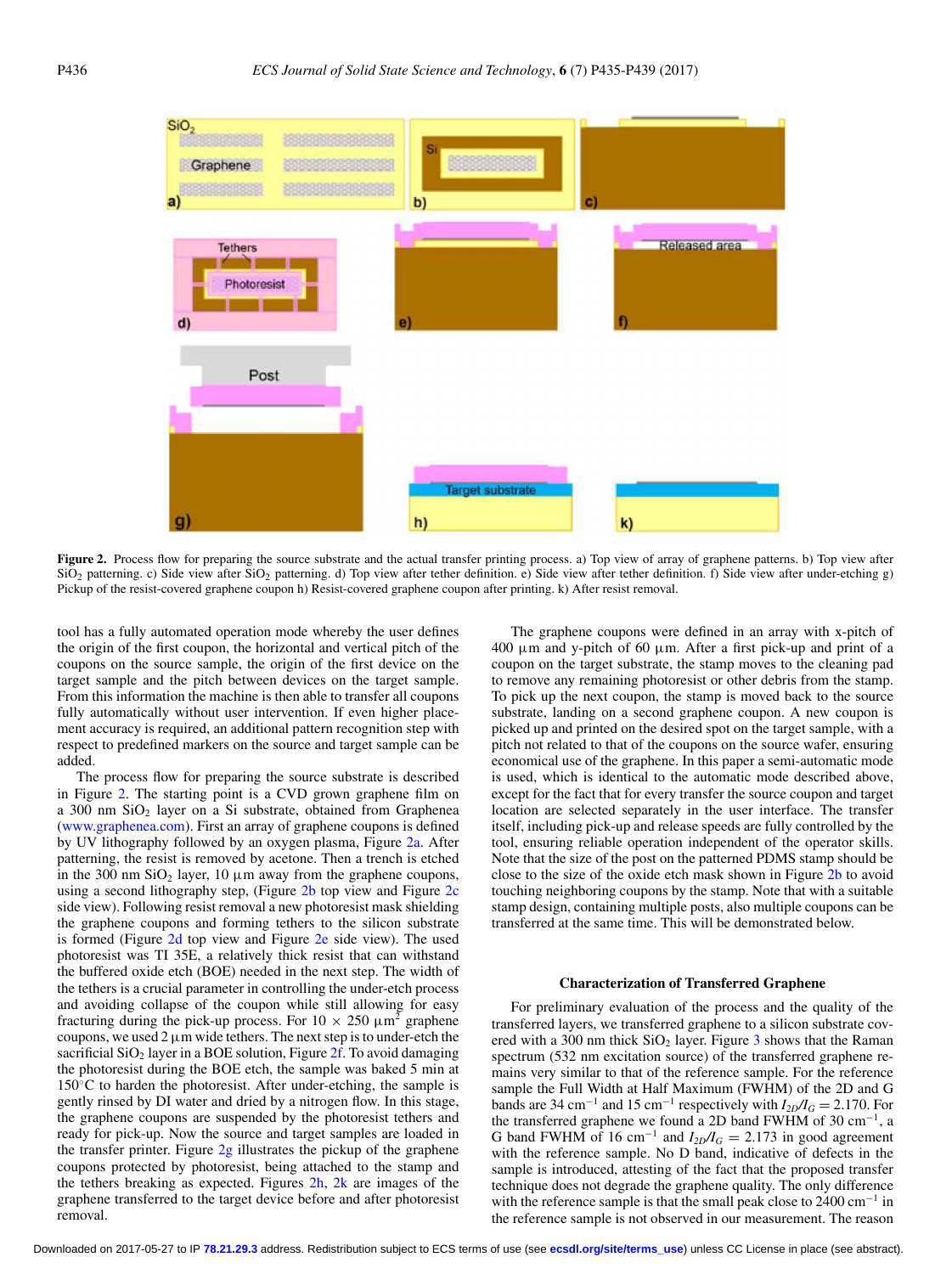<span id="page-2-0"></span>

Figure 3. The Raman spectrum of a graphene coupon transfer printed on SiO<sub>2</sub> compared with the Raman spectrum of the reference sample.

is not fully clear, but it probably relates to the several process steps carried out during the coupon preparation.

In order to demonstrate the possibility of transferring multiple coupons of graphene simultaneously, a stamp with a  $2 \times 2$  pattern of posts is used. It consists of a bulk PDMS layer patterned with 4 posts of  $40 \times 40 \mu m^2$  with x-pitch of 250  $\mu$ m and y-pitch of 350  $\mu$ m (Figure [4a\)](#page-2-1). Figure [4b](#page-2-1) shows a schematic cross section of the stamp. The pitch of this stamp was chosen to be an integer multiple of the pitch of the graphene coupons on the source wafer, such that in every pick and print operation four graphene coupons are being transferred. We carried out 20 transfer steps (80 graphene coupons total) of which 17 were fully successful. In the other 3 cases at least one of the coupons was not printed. Although not tried here such a failure can in principle be corrected by printing another coupon. Figures [5a](#page-2-2) and [5b](#page-2-2) show the transferred graphene coupons before and after removing the protective photoresist. The Raman spectrum in Figure [5c,](#page-2-2) clearly proves the transfer was successful.

To characterize the optical loss of the printed graphene, we transferred several graphene coupons on planarized silicon nitride waveguides (width  $= 800$  nm, height  $= 300$  nm) with a surface topography of 20 nm, as shown in Figure [6a.](#page-3-2) Figure [6b](#page-3-2) shows a magnified image from one of the resulting patterns, showing a clean graphene film cov-ering the waveguide. Figure [6c](#page-3-2) shows the excess loss of the different graphene covered waveguides with respect to a reference waveguide. The extracted loss of 0.054 dB/ $\mu$ m is in line with simulations.<sup>32</sup> Figure [6d](#page-3-2) shows a series of Raman measurements taken at different points

<span id="page-2-1"></span>

<span id="page-2-2"></span>

**Figure 5.** a) Microscope picture of 4 resist-covered graphene coupons simultaneously transferred using the stamp shown in Figure [4.](#page-2-1) b) Zoomed-in image of the graphene after photoresist removal. c) Raman spectra of 4 simultaneously transferred graphene coupons.

on a line orthogonal to the waveguide, starting and ending just outside the rectangular graphene area. Therefore in the recorded spectra, we expect to see peaks associated with monolayer graphene for the central measurement points and no peaks for the outer points (traces number 1 and 10). For the edge traces (number 2 and 9) there is a D band, associated with defects, visible in the spectra. The central traces do not show this band however and for the central trace (number 6) the 2D and G band exhibit a FWHM equal to 33 cm<sup>-1</sup> and 15 cm<sup>-1</sup> respectively with  $I_{2D}/I_G = 2.36$ , again comparable with the reference graphene.

In a final experiment to assess the developed process, we measured the electrical resistivity of transfer printed graphene by twoprobe measurement. To this end we defined Pd electrode patterns on a  $Si/SiO<sub>2</sub>$  substrate using a standard lift-off process. After resist patterning on the target wafer but before metal deposition the  $SiO<sub>2</sub>$  was slightly etched with BHF such that after the lift-off of Pd the sample



**Figure 4.** a) PDMS-stamp with 4 posts for parallel transfer. b) Schematic cross section of the stamp showing two post in the top part of image a).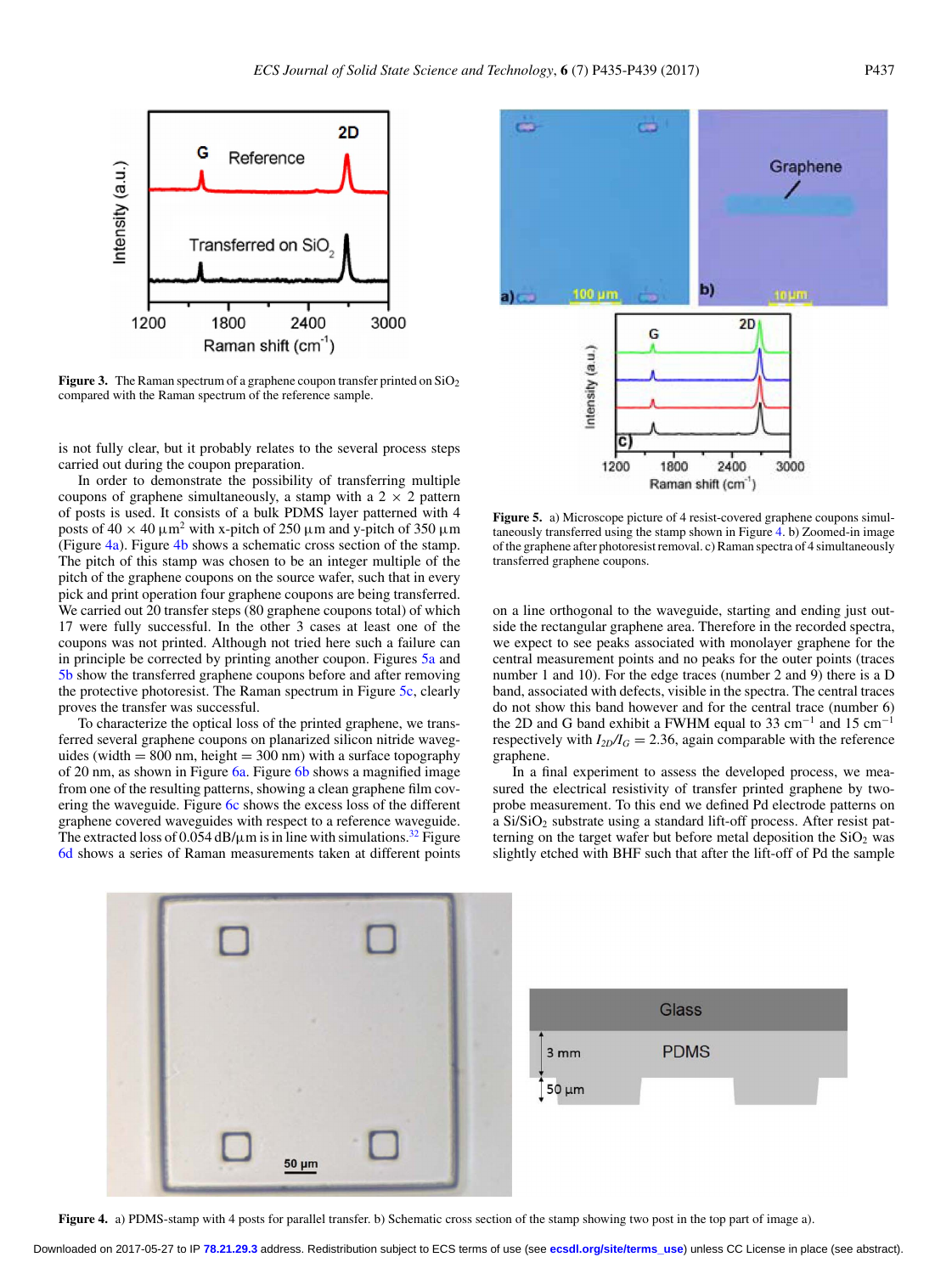<span id="page-3-2"></span>

**Figure 6.** a) Resist-covered graphene coupons transferred on  $Si<sub>3</sub>N<sub>4</sub>$  waveguides b) Zoomed-in image after photoresist removal c) Excess loss as function of graphene length. Inset image is the optical mode profile of a graphene integrated  $Si<sub>3</sub>N<sub>4</sub>$  waveguide. d) Raman spectra taken at different points along the line orthogonal with the waveguide as shown in b).

was planarized with a surface topography of 2 nm. Then graphene coupons were transferred on the Pd contacts. Finally the photoresist on top of the graphene was removed. The result, before and after removing the resist is shown in Figures [7a](#page-3-3) and [7b](#page-3-3) respectively. The size of the graphene patterns was fixed at  $4 \times 25 \mu m^2$ . The contact pad separation was varied from 3 to 25  $\mu$ m.

The sheet and contact resistance were extracted by applying a voltage between both contacts and measuring the resistance as a function

<span id="page-3-3"></span>



<span id="page-3-4"></span>

**Figure 8.** Resistance as a function of separation between Pd contacts.

of the contact separation (Figure [8\)](#page-3-4). From the intercept and slope of this curve, the sheet and contact resistance of graphene where found to be 398  $\Omega$ /sq and 2990  $\Omega$ . µm, respectively. The contact resistance and sheet resistance measured for conventional TLM structures fabricated on samples from the original source wafer are 352  $\Omega$ /sq and 928  $\Omega$ . $\mu$ m respectively, similar to other reported values for CVD graphene.

#### **Conclusions**

We presented a new method for transferring multiple micron-size monolayer CVD graphene coupons to a desired site on a target substrate in a reproducible and scalable way using a commercial transfer printing tool (model μTP-100 from X-Celeprint). The processing steps for preparation of the source substrate including graphene patterning,  $SiO<sub>2</sub>$  etching and the realization of a photoresist encapsulation layer were discussed. The encapsulation layer including tethers that support the free-hanging graphene coupons enables us to release the latter by under-etching the  $SiO<sub>2</sub>$ . The tether size was shown to play an important role in successfully suspending the graphene layers. The pickup and printing speed were optimized to reach a 100% pickup yield and print yield of 95% (in the single coupon transfer). The root cause for the lower print yield is believed to be related to residues originating from the tethers getting underneath the graphene layer. The yield could be improved with further optimization of the tether design ensuring the tethers break such that there is no tether debris underneath the graphene. In addition, an oxygen plasma treatment of the target sample might result in a cleaner target surface and therefore improve the print yield. Raman measurements on the printed graphene coupons and a reference graphene structure indicate the quality of the graphene is preserved after printing. Graphene coupons printed on Pd contact pads allowed us to measure the contact and the sheet resistance of the transferred graphene, which are in line with other reported values for CVD graphene. We believe this work is a large step forward toward the integration of graphene and possibly other 2D-materials on prefabricated photonic integrated circuits and optoelectronic devices such as lasers, modulators and photodiodes on different photonic platforms.

#### **Acknowledgments**

This work was supported by the EU Commission through the H2020 projects TOPHIT and the Graphene Flagship project. We thank C. Huyghebaert, I. Asselberghs and S. Brems for support and useful discussions.

### <span id="page-3-1"></span><span id="page-3-0"></span>**References**

- 1. H. Wang and G. Yu, *[Advanced Materials](http://dx.doi.org/10.1002/adma.201505123)*, **28**, 4956, (2016).
- 2. M. Losurdo, M. Michela, P. Capezzuto, and G Bruno, *[Phys. Chem. Chem. Phys.](http://dx.doi.org/10.1039/c1cp22347j)*, **13**, 20836, (2011).
- 3. L. Gao, W. Ren, H. Xu, L. Jin, Z. Wang, T. Ma, L. Ma, Z. Zhang, Q. Fu, L. Peng, X. Bao, and H. Cheng, *[Nature Communications](http://dx.doi.org/10.1038/ncomms1702)*, **3**, 1, (2012).

Downloaded on 2017-05-27 to IP **78.21.29.3** address. Redistribution subject to ECS terms of use (see **[ecsdl.org/site/terms\\_use](http://ecsdl.org/site/terms_use)**) unless CC License in place (see abstract).